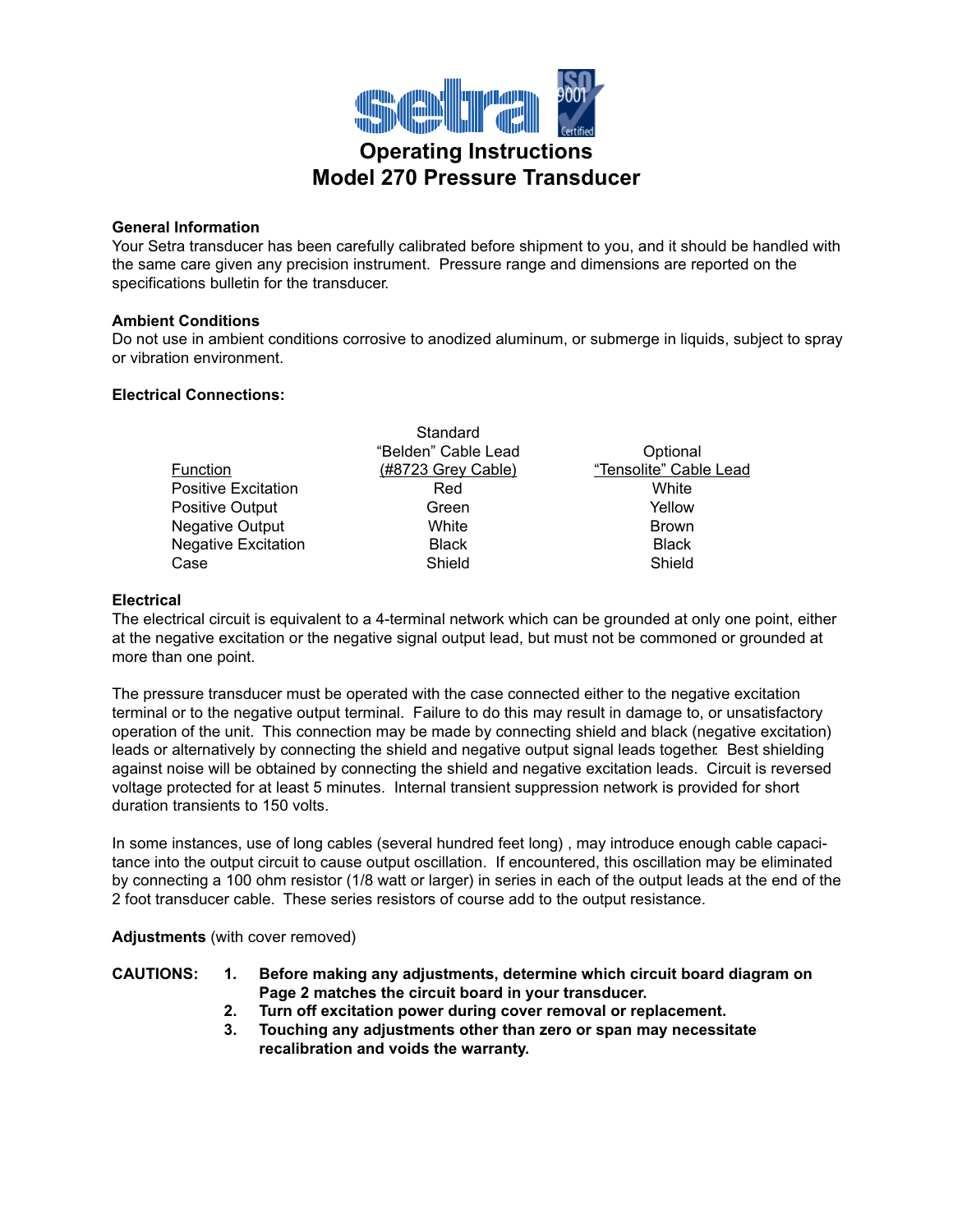### ZERO OUTPUT

Output can be adjusted to zero by potentiometer as shown in diagram. Unit factory adjusted to 0.00 VDC output (±5mV).

## SPAN

Can be adjusted by potentiometer as shown in diagram. Unit factory adjusted to 5.00 VDC full scale output (±5mV).

#### **LINEARITY - DO NOT TOUCH**

Factory adjusted for best linearity.

## **Circuit Board 1 Circuit Board 2**



NOTE: When circuit cover is removed, a zero shift can be noticed. The zero will return by the same amount when the cover is replaced. This displacement of the output should be taken into account when making adjustments or during recalibration

\*Adjustments: Due to the high accuracy of this transducer, adjustments to zero and span should only be made with the use of primary pressure standards of known accuracy higher than that of the Model 270.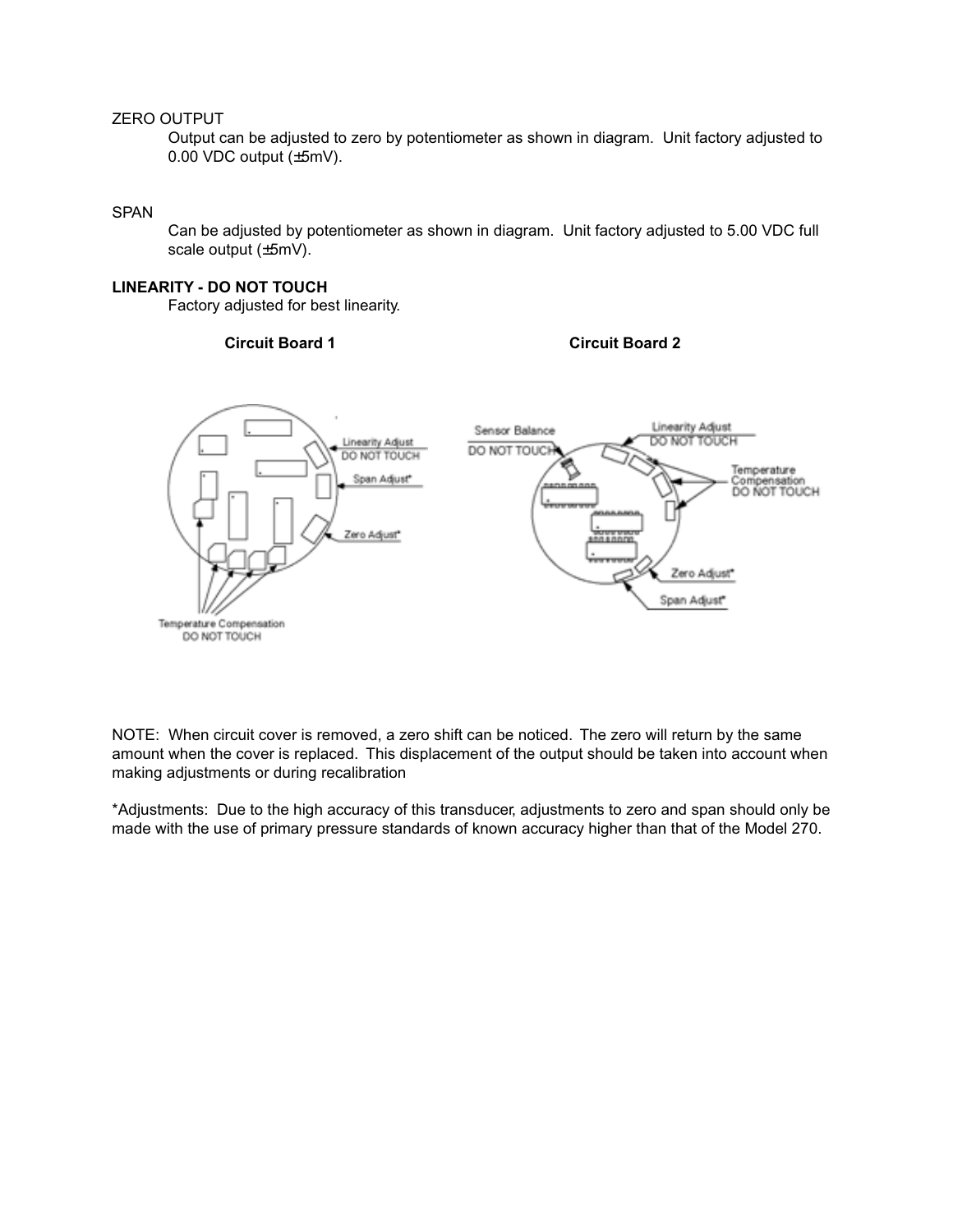#### **INSTALLATION INSTRUCTIONS FOR MULTIPLE HOOK-UP OF 4-WIRE SETRA PRESSURE TRANSDUCERS**

# **OPTION #1**

Uses a single, ground referenced power supply for excitation and separate, isolated (not ground referenced) readout or "differential input" to a data acquisition system for each pressure transducer output.



## **OPTION #2**

Uses a separate, isolated power supply for each pressure transducer's excitation and a single, ground referenced readout or "single ended input" to a data acquisition system for all of the outputs.



Power Supply (Nominal 24 VDC) PT - Pressure Transducer (4 Wire Circuit) DVM/DAS - Digital Volt Meter or Data Acquisition System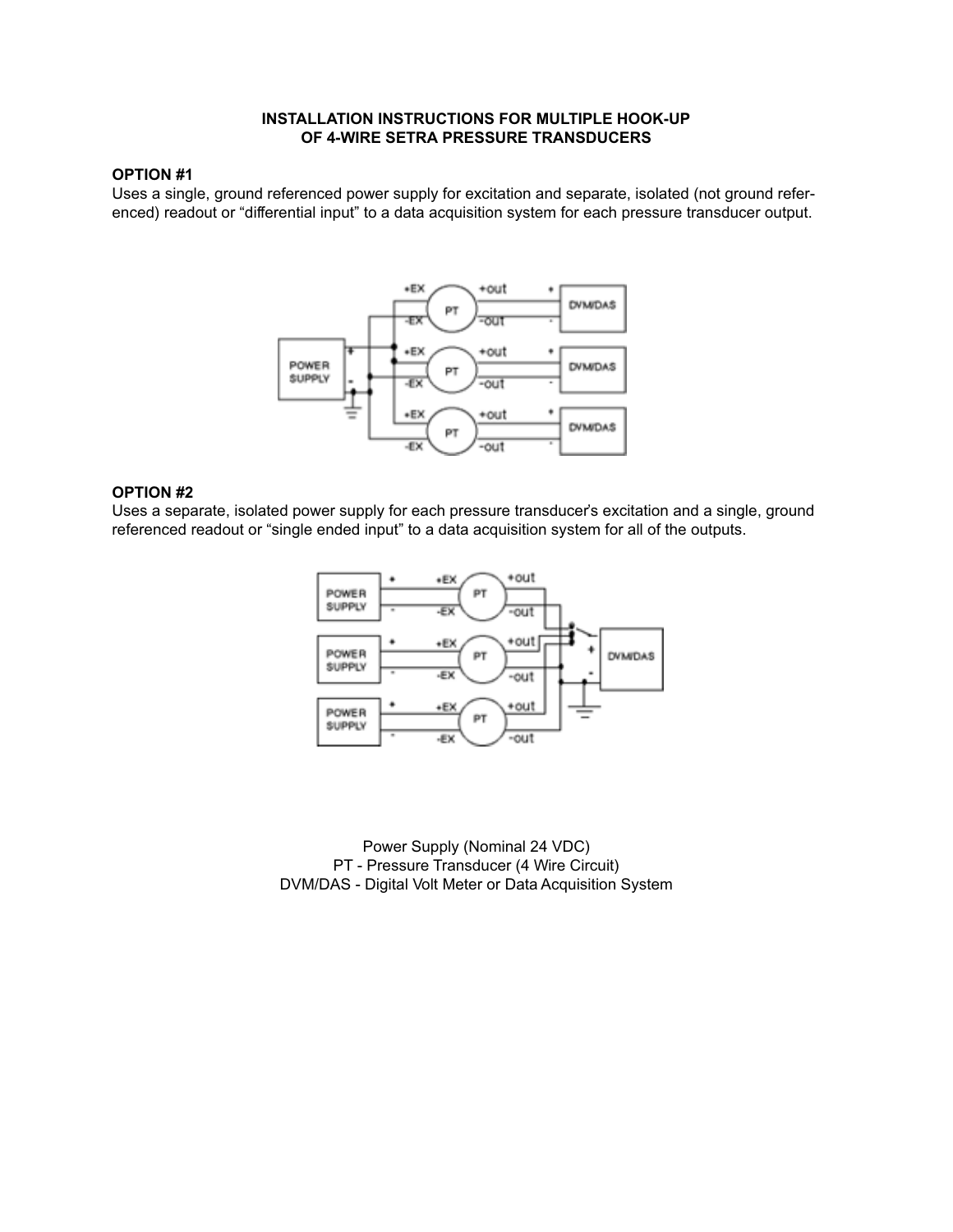## **OPTION #3**

Uses a single, ground referenced power supply for excitation and either a single, isolated readout with a bipolar switch that "breaks before makes" both the + output and - output of each pressure transducer, or a single data acquisition system with a multiplexer (MUX).



NOTE: The shield is internally commoned to the case and pressure port of the transducer. When the shield is connected to ground the case and pressure port of the transducer will also be commoned to that ground.

## **RETURNING PRODUCTS FOR REPAIR**

Please contact Setra (1-800-257-3872, 978-263-1400) before returning unit for repair to review information relative to your application. When returning a product to Setra, the material should be carefully packaged and shipped prepaid to:

> Setra Systems, Inc. 159 Swanson Road Boxborough, MA 01719 Attn: Repair Department

To assure prompt handling, please supply the following information and include it inside the package of returned material:

- 1. Name and phone number of person to contact.
- 2. Shipping and billing instructions.
- 3. Full description of the malfunction.
- 4. Identify any hazardous material used with product.

*Notes: Please remove any pressure fittings and plumbing that you have installed and enclose any required mating electrical connectors and wiring diagrams.*

Allow approximately 3 weeks after receipt at Setra for the repair and return of the unit.

Non-warranty repairs will not be made without customer approval and a purchase order to cover repair charges.

#### **Calibration Services**

Setra maintains a complete calibration facility that is traceable to the National Institute of Standards & Technology (NIST). If you would like to recalibrate or recertify your Setra pressure transducers or transmitters, please call our Repair Department at 1-800-257-3872 (978-263-1400) for scheduling, cost and turnaround estimates.